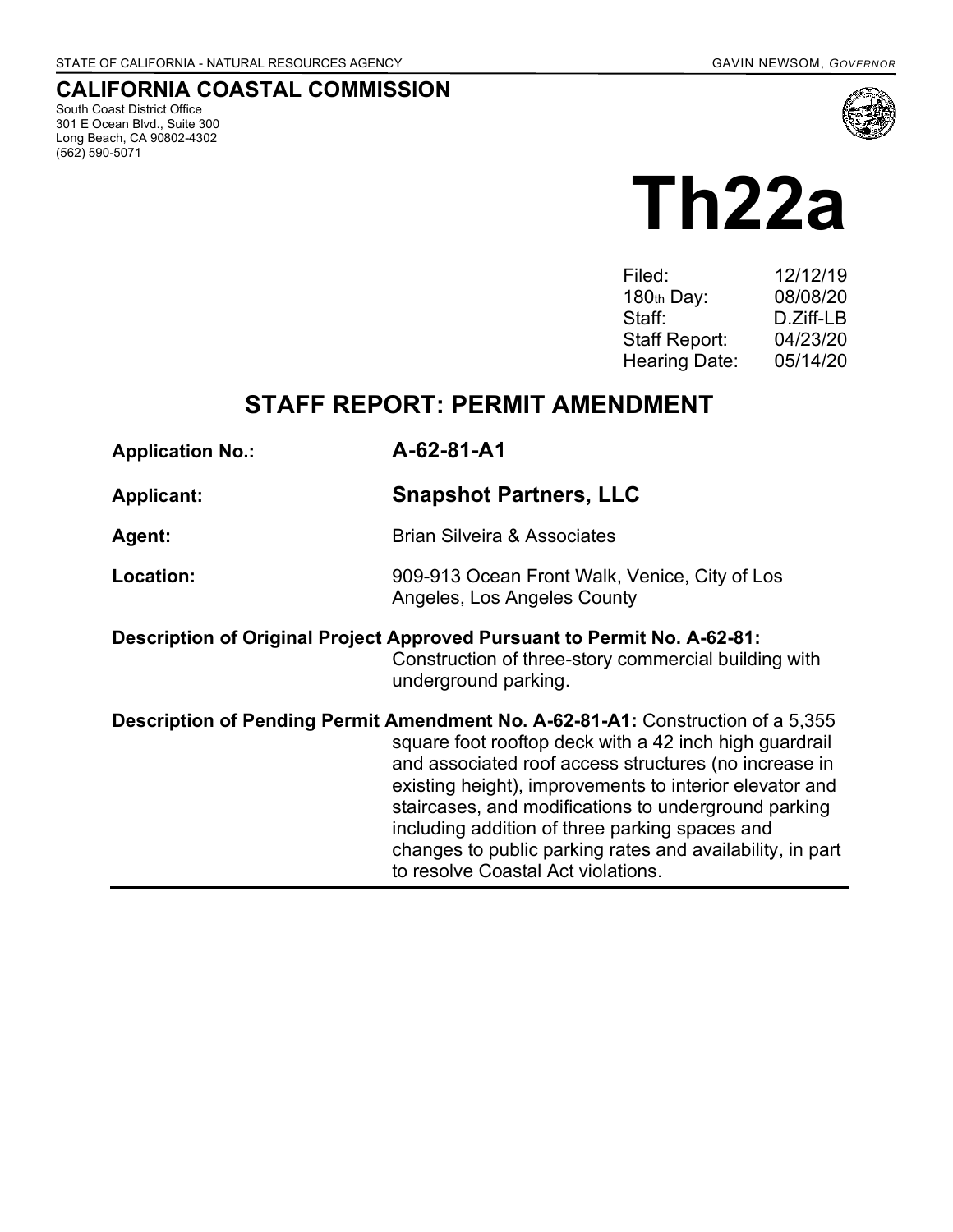## **SUMMARY OF STAFF RECOMMENDATION**

The project site consists of four lots on Ocean Front Walk in Venice that are developed with a 3 story, approximately 16,360 square foot mixed-use building (commercial office and take-out food service) over two levels of parking, which was approved by the Commission in 1981 (Coastal Development Permit No. 62-81). The current CDP amendment request is for the addition of a 5,355 square foot rooftop deck with 42 inch guardrails and associated roof access structures, improvements to interior elevator and staircases, and changes to the underground parking arrangement. The proposed rooftop additions will not result in an increase in height and do not raise any Coastal Act issues. The proposed parking modifications include the addition of 3 parking spaces and a new parking rate program that includes free public parking for the first two hours.

The underlying CDP required the development to include 96 parking spaces: 41 of which were required to be leased to residents of the North Venice area and 55 of which were required to serve the building patrons and the general public with 14 to 17 rentable public parking spaces and 10 additional parking spaces provided by attendant parking on all weekends and holidays between June 1 and October 1 of each year. Violations of the Coastal Act exist on the subject property including, but not necessarily limited to, unpermitted placement of "No Public Parking" signage, failure to place required public parking signage on Breeze and Speedway, and failure to provide leased parking spaces to the general public, all of which occurred in violation of the underlying CDP. The project site is located in the Beach Impact Zone, which is an area determined to have the highest parking demand in Venice (per the certified Venice Land Use Plan) and is connected to popular visitor-serving destinations via Ocean Front Walk. The applicant is proposing modifications to the parking program to resolve the violation and enhance public accessibility to the project site.

Commission Staff recommends approval of the amendment request with revisions to Standard Conditions 1 (Notice of Receipt and Acknowledgement), 2 (Expiration), and 3 (Compliance); and Special Condition 3 (Parking). The conditions of the underlying permit, as revised, continue to apply.

**PROCEDURAL NOTES:** The Commission's regulations provide for referral of permit amendment requests to the Commission if:

- 1) The Executive Director determines that the proposed amendment is a material change, or
- 2) Objection is made to the Executive Director's determination of immateriality, and at least three Commissioners object to the executive directors' designation of immateriality at the next Commission meeting, or the Executive Director determines that the objection raises an issue of conformity with the Coastal Act or certified Local Coastal Program.

The Executive Director has determined that the proposed amendment is a material change that affects conditions required for the purpose of protecting coastal access.

In addition, under the Permit Streamlining Act, the deadline for Commission action on this application was June 9, 2020. However, on April 16, 2020, the Governor of the State of California issued Executive Order N-52-20 tolling the time-frames for action in the Permit Streamlining Act for 60 days. Accordingly, the deadline for Commission action on this permit amendment is August 8, 2020.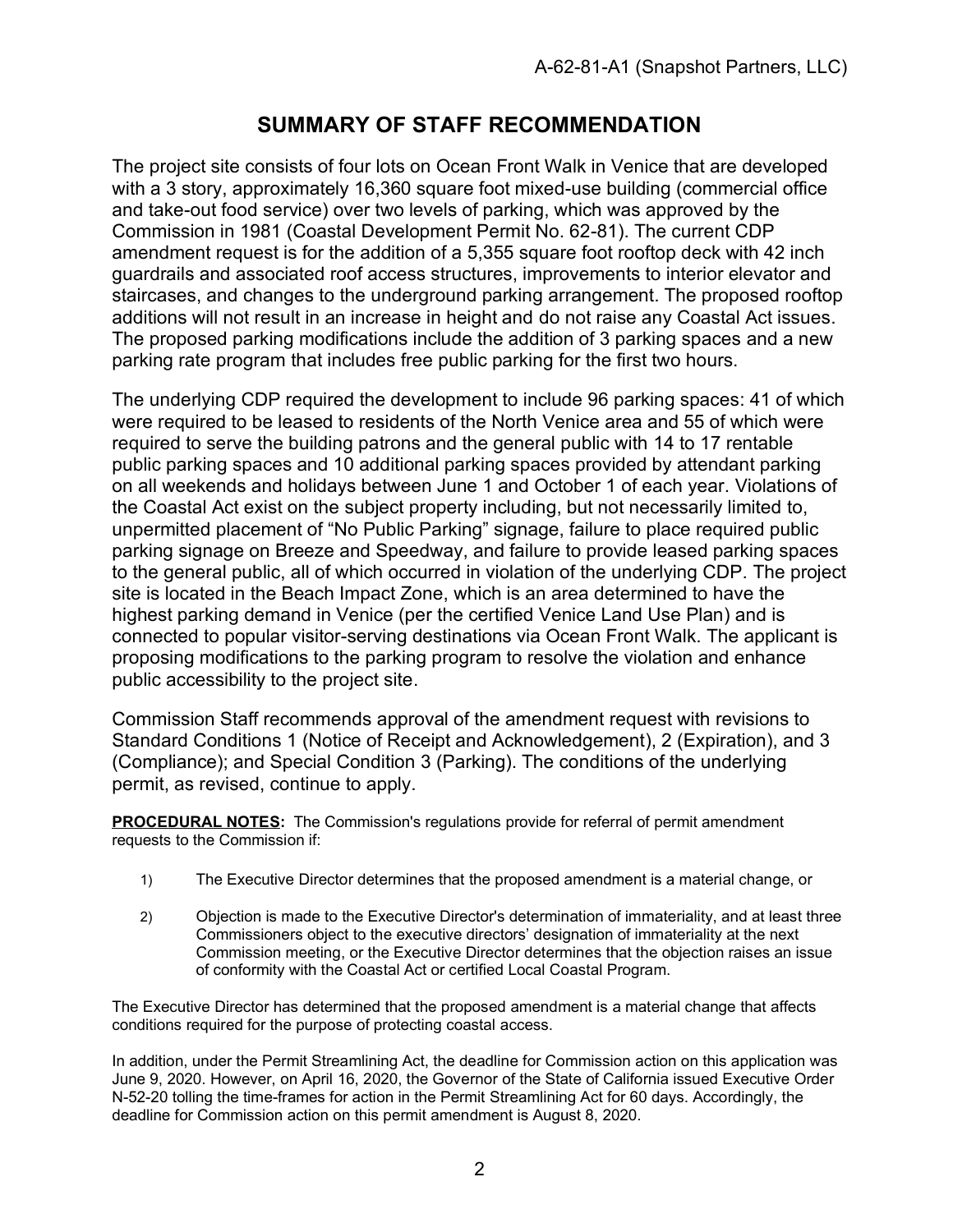# **TABLE OF CONTENTS**

# **APPENDICES**

Appendix A – Substantive File Documents

Appendix B - Standard and Special Conditions pursuant to CDP No. A-62-81 through CDP Amendment No. A-62-81-A1

## **EXHIBITS**

[Exhibit 1 –](https://documents.coastal.ca.gov/reports/2020/5/Th22a/Th22a-5-2020-exhibits.pdf) Project Location

Exhibit 2 – [Project Plans](https://documents.coastal.ca.gov/reports/2020/5/Th22a/Th22a-5-2020-exhibits.pdf)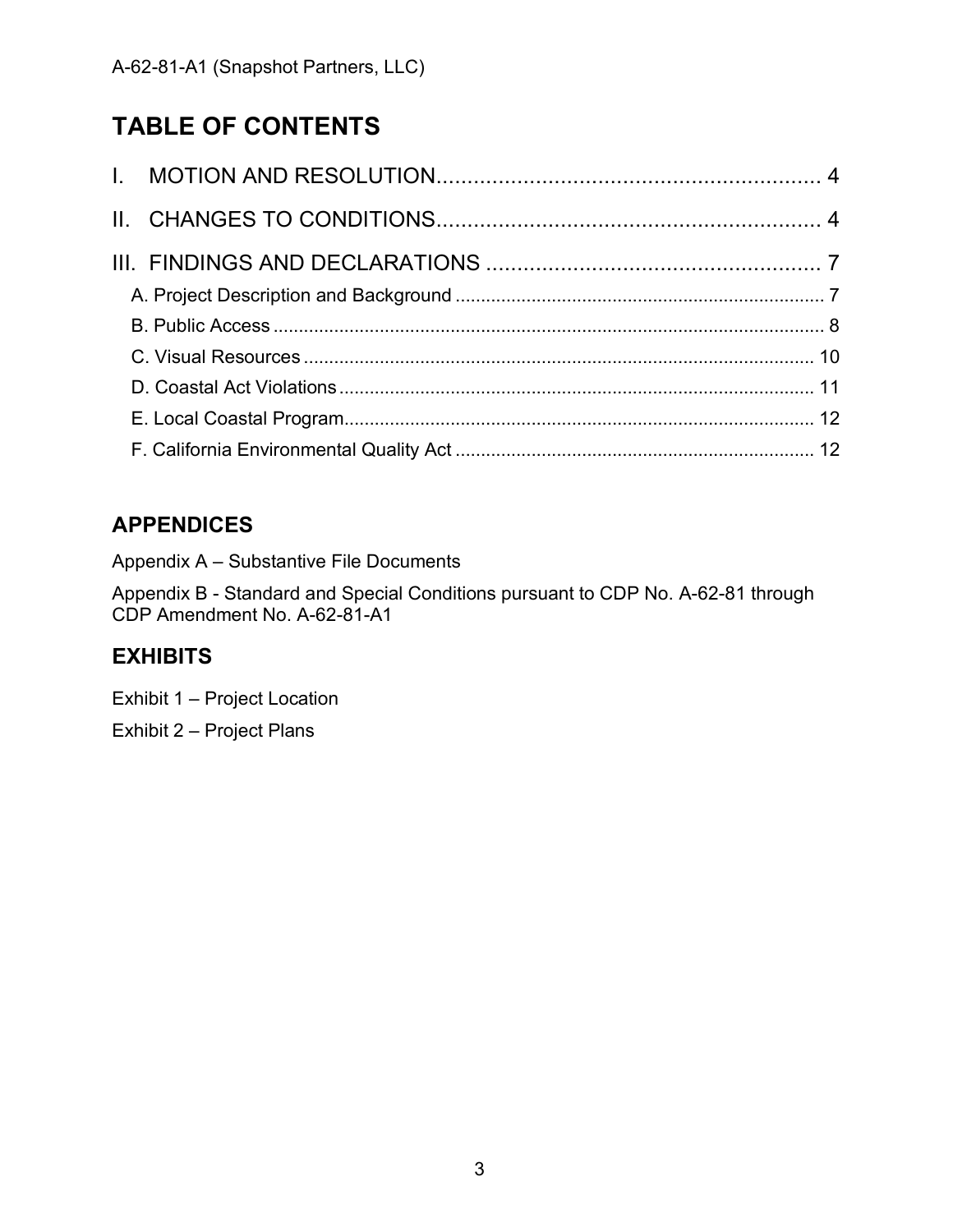# <span id="page-3-0"></span>**I. MOTION AND RESOLUTION**

### **Motion:**

I move that the Commission **approve** Coastal Development Permit Amendment No. A-62-81-A1, pursuant to the staff recommendation.

Staff recommends a **YES** vote on the foregoing motion. Passage of this motion will result in conditional approval of the permit amendment and adoption of the following resolution and findings. The motion passes only by affirmative vote of a majority of the Commissioners present.

## **Resolution:**

The Commission hereby approves Coastal Development Permit Amendment No. A-62- 81-A1 on the grounds that the development as amended and subject to conditions, will be in conformity with the policies of Chapter 3 of the Coastal Act and will not prejudice the ability of the local government having jurisdiction over the area to prepare a Local Coastal Program conforming to the provisions of Chapter 3. Approval of the permit amendment complies with the California Environmental Quality Act because either 1) feasible mitigation measures and/or alternatives have been incorporated to substantially lessen any significant adverse effects of the amended development on the environment, or 2) there are no feasible mitigation measures or alternatives that would substantially lessen any significant adverse impacts of the amended development on the environment.

# <span id="page-3-1"></span>**II. CHANGES TO CONDITIONS**

Unless specifically altered by this amendment, all regular and special conditions attached to Coastal Development Permit A-62-81, as amended up through amendment number A-62-81-A1, remain in effect. Language to be deleted is shown in strike-out and new language is shown in **bold, underlined**.

#### **A. Standard Conditions**

- **1. Notice of Receipt and Acknowledgment**. The permit **amendment A-62-81-A1** is not valid and development **authorized by permit amendment A-62-81-A1** shall not commence until a copy of the permit **amendment**, signed by the applicant or authorized agent, acknowledging receipt of the permit and acceptance of the terms and conditions, is returned to the Commission office.
- **2. Expiration.** If development has not commenced, the permit **amendment A-62- 81-A1** will expire two years from the date on which the Commission voted on the **permit amendment** application. Development shall be pursued in a diligent manner and completed in a reasonable period of time. Application for extension of the permit must be made prior to the expiration date.
- **3. Compliance.** All development must occur in strict compliance with the proposal as set forth in the application for the permit**, as modified by the application for**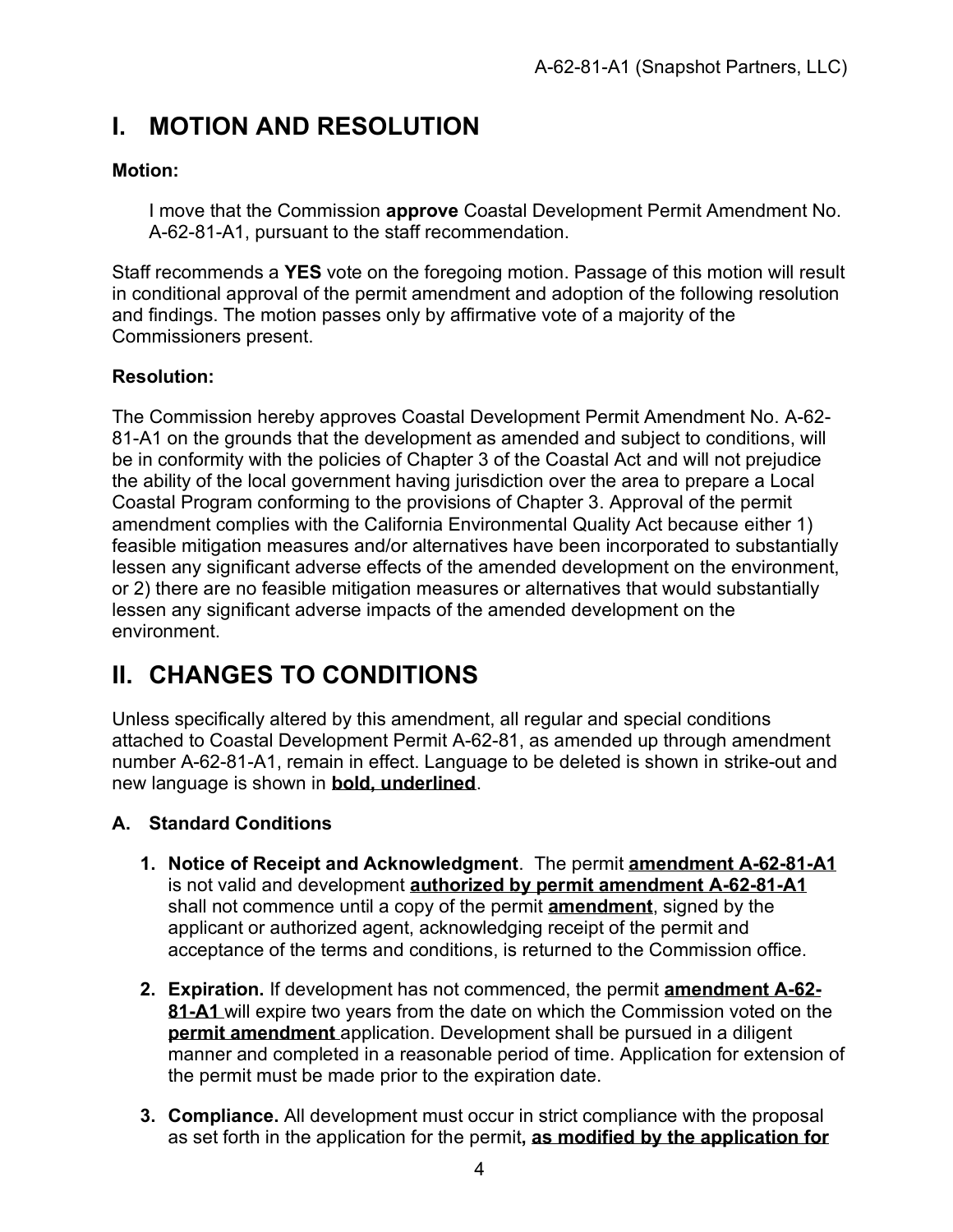**the permit amendment**, subject to any special conditions set forth below. Any deviation from the approved plans must be reviewed and approved by the staff and may require Commission approval.

#### **B. Special Conditions**

- **3. Parking.** Prior to issuance of the permit **amendment**, the applicant shall submit to the Executive Director for approval a **revised** detailed parking **plan, approved by the City of Los Angeles, that conforms to the plans submitted to the Commission on January 14, 2020 and attached as Exhibit 2, except that the revised parking plan shall provide** providing the following:
	- a. 96**9** parking spaces as follows:
		- i. 55**1** spaces (upper level) shall be provided on the subject parcel for use by building patrons and the general public. From June 1st to October 1st (weekends and holidays only) an additional 10 parking spaces will be provided by attendant parking. From June 1st to October 1st (weekends and holidays only) not less than 14 or more than 17 **of the 51** spaces will be available for rent to the general public. **These parking spaces shall be free to the general public for the first two hours; an hourly rate less than or equal to the rates charged by the Los Angeles County Department of Beaches of Harbors at the public beach parking lots in Venice may be charged for each hour after the first two.**
		- **ii.** 41**8** spaces (lower level) shall be provided**; a maximum of 41 of these spaces shall be provided** on a lease-basis to residents of the North Venice area. No more than 2 spaces may be leased to any one person. **These parking spaces shall be offered to lease at a monthly rate less than or equal to fair market value at comparable parking locations in Venice.**
		- **iii. The balance of the 99 parking spaces, including the balance of the 41 parking spaces not being leased by residents, shall be made available on a daily basis for tenants of the building and the general public.**
		- iv. The requirements in i and ii above shall be recorded by deed restriction. This deed restriction shall be recorded free of all prior liens and encumbrances except for taxes, and shall be binding on the applicant and all heirs, assigns, and successors in interest to the subject property. The form and content of the deed restriction shall be approved by the Executive Director.
		- v. The applicants shall agree to post signs**, consistent with the approved Signage Plan,** that inform the public of the availability of such parking **and of the parking rates** in conspicuous locations,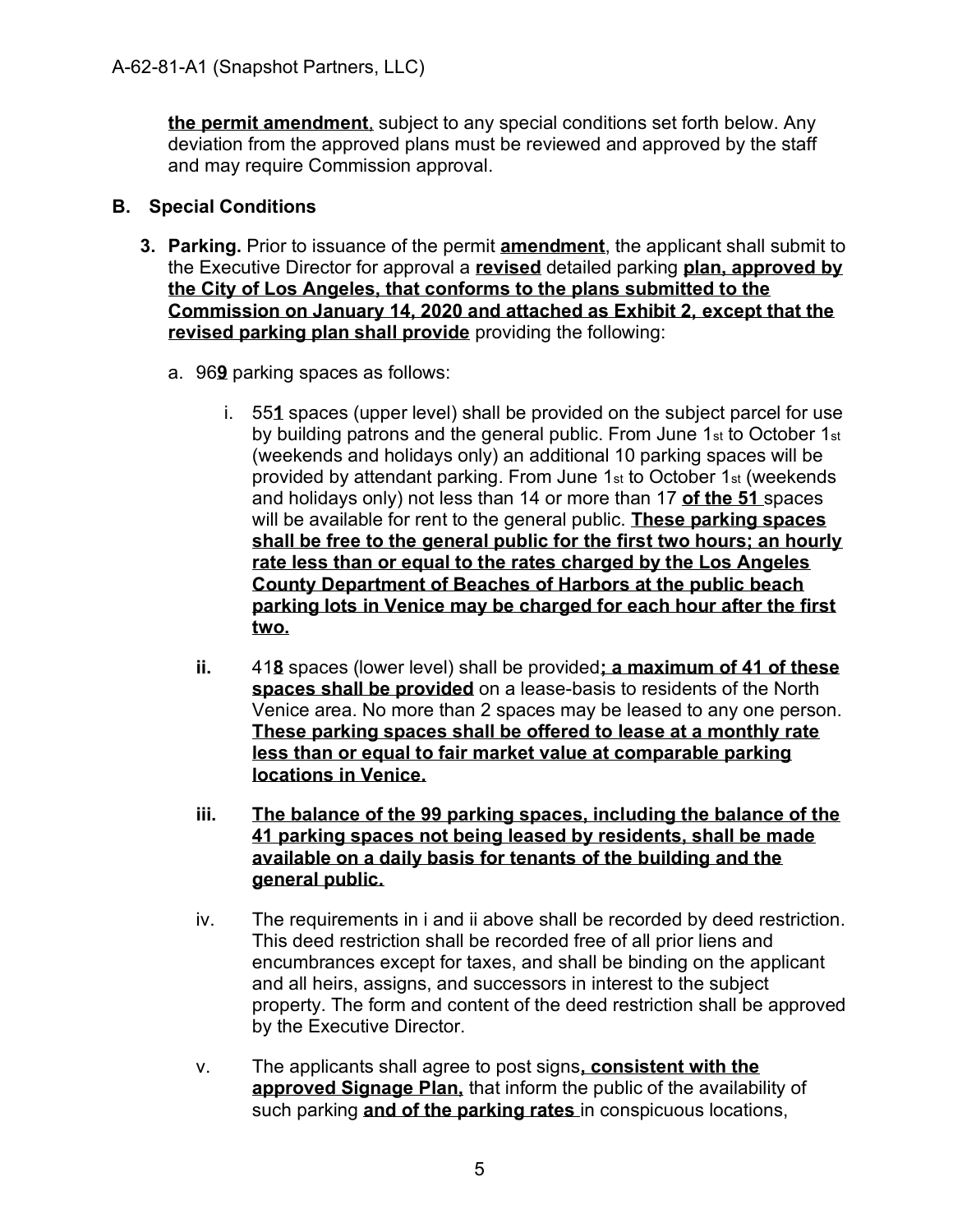**including** both on the side**s** of the structures fronting on Speedway and Breeze Avenues.

- **b. Hourly parking rates less than or equal to fair market value at comparable parking locations in Venice with the first two hours being free.**
- **c. A Marketing and Publicity Plan for both the general parking and the long term lease parking that shall:**
	- **i. Include copies of all marketing and publicity materials already disseminated or proposed to be disseminated.**
	- **ii. Specify any proposed locations of posted or disseminated marketing materials.**
	- **iii. Include a timeline for dissemination of marketing and publicity materials.**
- **d. A Signage Plan, consistent with the Special Conditions of the permit amendment A-62-81-A1, that shall:**
	- **i. Inform the public of the availability of general public parking and of the parking rates.**
	- **ii. Inform the public of the availability of leased residential parking spaces and provide information relating to the process of acquiring such a lease.**
	- **iii. Detail the dimensions, material(s), text, and font of each sign and/or stencil.**
	- **iv. Include a site plan that shows the locations of the signs, which shall be in conspicuous locations, including, but not limited to, the sides of the structures fronting on Speedway and Breeze Avenues and the parking lot entrances.**
- **e. A Parking Monitoring Program that identifies methods for monitoring the use of the parking spaces by leaseholders, tenants, and the general public. The parking monitoring program shall be submitted to the Executive Director for review and approval.**

**One year following the Commission's approval of this CDP, and every year thereafter, the applicant shall submit annual monitoring reports that assess whether the parking is in conformance with the Special Conditions of permit amendment A-62-81-A1. If the parking monitoring report indicates the parking is not in conformance with the requirements approved pursuant to this permit amendment, the applicant, or successors in interest, shall submit a revised or supplemental parking plan for the review and approval**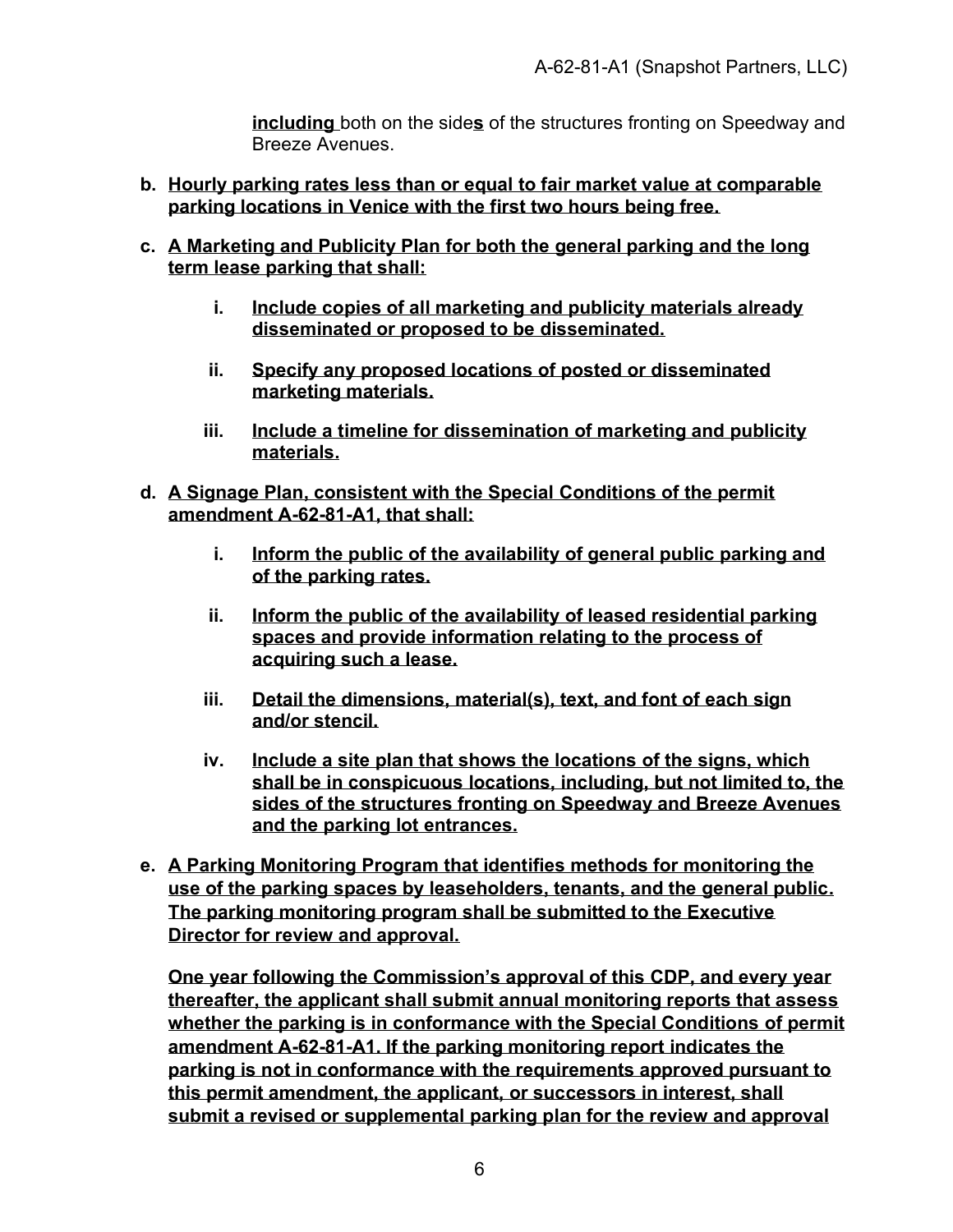**of the Executive Director that shall specify measures to remediate those portions of the original plan that have failed or are not in conformance with the original approved plan. After five years, the one-year monitoring period may be extended to five years upon written approval of the Executive Director. The Executive Director may grant such approval if each of the previous audits revealed compliance with the conditions in the auditor's opinion, if confirmed by the Executive Director.**

- **f. The required Parking Plan shall be approved by the City of Los Angeles and implemented at all times consistent with the above-stated requirements and limitations. Any proposed change to the required Parking Plan shall be submitted to the Executive Director to determine whether an amendment to this permit is necessary pursuant to the requirements of the Coastal Act and the California Code of Regulations.**
- **g. Prior to issuance of the permit amendment, the applicant shall amend the deed restriction recorded on June 3, 1983 under instrument number 83619994 to incorporate the updated requirements of Special Condition 3 as follows:**
	- 1. **to revise and add the elements of the CCC approved parking plan, to be attached thereto as an exhibit,**
	- 2. **to add the elements of the CCC approved signage plan, to be attached thereto as an exhibit, and;**
	- 3. **to add the elements of the CCC approved monitoring plan, to be attached thereto as an exhibit.**

**The recorded document shall include a legal description and corresponding graphic depiction of the legal parcel(s) subject to this permit amendment. The deed restriction shall be recorded free of prior liens and any other encumbrances that the Executive Director determines may affect the interest being conveyed. The deed restriction shall run with the land in favor of the People of the State of California, binding successors and assigns of the applicant or landowner in perpetuity.**

# <span id="page-6-0"></span>**III. FINDINGS AND DECLARATIONS**

## <span id="page-6-1"></span>**A. Project Description and Background**

The project site consists of four lots on Ocean Front Walk in the North Venice subarea of Venice, as designated by the certified Venice Land Use Plan (LUP) (**[Exhibit 1](https://documents.coastal.ca.gov/reports/2020/5/Th22a/Th22a-5-2020-exhibits.pdf)**). The certified LUP also designates this project site as being located within the Venice Beach Impact Zone, which is an area where parking demands are greatest. Ocean Front Walk, which is located immediately seaward of the project site, is a highly used beach-fronting pedestrian right-of-way that extends the full length of Venice and links the project site to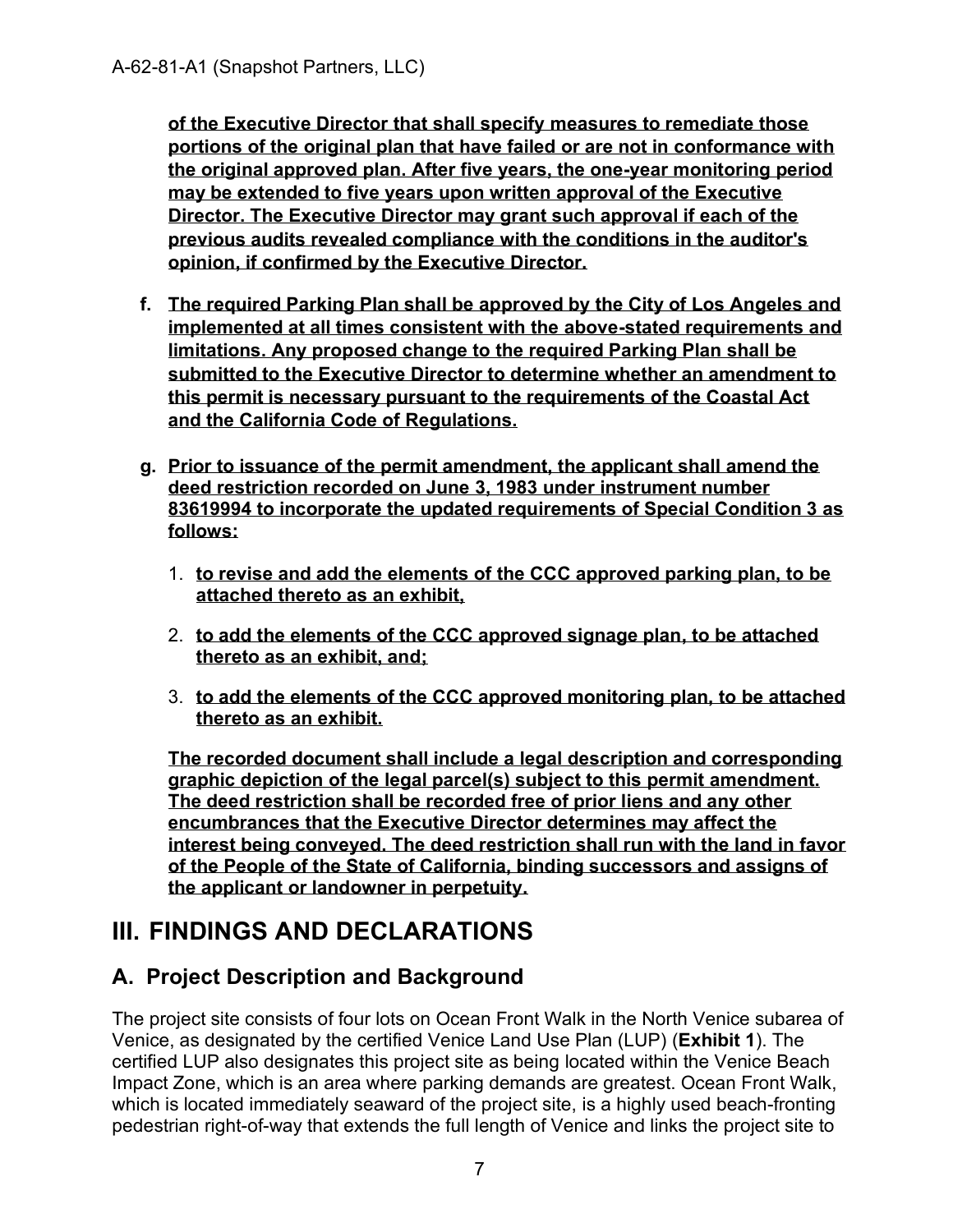popular visitor-serving destinations including Venice Beach, Venice Skate Park, Muscle Beach, and Venice Pier.

On July 23, 1981, the Coastal Commission approved a 3 story, 36 (front) to 38 (rear) foot high, 16,360 square foot mixed-use building with two levels of commercial offices and take-out food service on the ground floor over two levels of parking (Coastal Development Permit No. 62-81). The current CDP amendment request is for the addition of a 5,355 square foot rooftop deck with 42 inch guardrails and associated roof access structures, improvements to interior elevator and staircases, and changes to the underground parking arrangement (**[Exhibit 2](https://documents.coastal.ca.gov/reports/2020/5/Th22a/Th22a-5-2020-exhibits.pdf)**).

The plans provided by the applicant with the subject CDP amendment application (A-62- 81-A1) indicate that the existing building is approximately 33 to 39 feet in height with rooftop structures (roof access, skylight, and elevator equipment) that extend to a maximum total height of approximately 45 feet above grade. While the current building height appears to be higher than the Commission's 1981 approval, this change in height can be attributed to different methods of height calculations. The applicant, City of Los Angeles staff, and Commission staff were unable to locate the final approved plans to confirm the structure was built consistent with the Commission's approved height. However, as described in more detail in the Public Access and Visual Resources section below, the proposed rooftop deck and associated access structures are not expected to impact coastal resources and, therefore, do not raise any Coastal Act issues. The proposed rooftop additions will not result in an increase in height above what exists currently.

The proposed parking modifications include the addition of 3 parking spaces and a new parking rate program that includes free public parking for the first two hours. The underlying CDP required the development to include 96 parking spaces: 41 of which were required to be leased to residents of the North Venice area and 55 of which were required to serve the building patrons and the general public with 14 to 17 rentable public parking spaces and 10 additional parking spaces provided by attendant parking on all weekends and holidays between June 1 and October 1 of each year. This parking configuration was not maintained consistent with the conditions of the underlying CDP. In fact, there is evidence that instead of having signs that inform the public of available parking, as required, signs that read "no public parking" were posted at the parking garage entrance. At staff's direction, in order to resolve this Coastal Act violation going forward, the applicant is proposing to increase the number of total parking spaces provided to the public; provide free public parking for two hours, as described herein; provide signage, in addition to the signage required by the underlying permit, that informs the public of the availability of public beach parking at the site; and advertise the availability of public parking and residential lease parking.

## <span id="page-7-0"></span>**B. Public Access**

Section 30210 of the Coastal Act states:

In carrying out the requirement of Section 4 of Article X of the California Constitution, maximum access, which shall be conspicuously posted, and recreational opportunities shall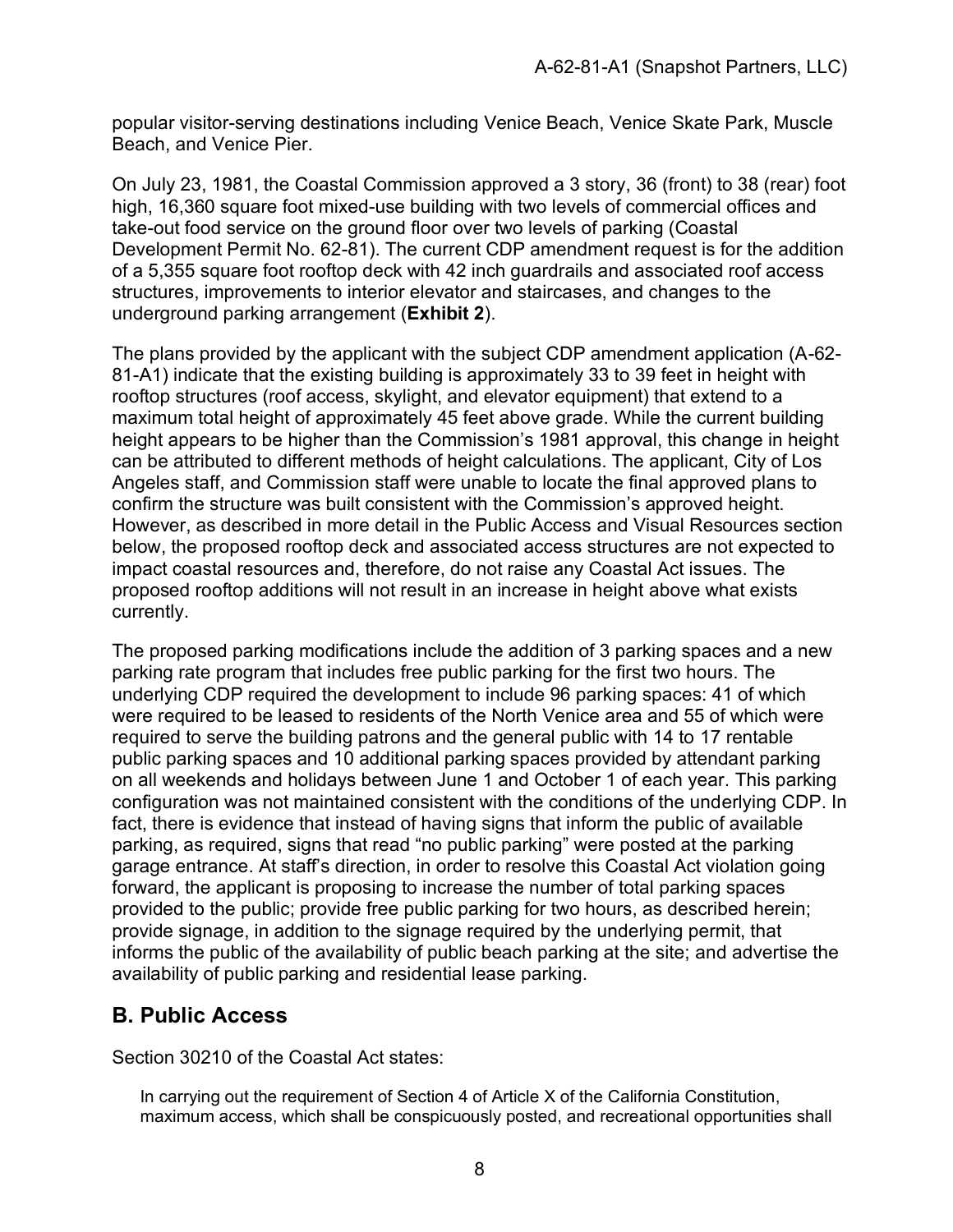be provided for all the people consistent with public safety needs and the need to protect public rights, rights of private property owners, and natural resource areas from overuse.

Section 30211 of the Coastal Act states:

Development shall not interfere with the public's right of access to the sea where acquired through use or legislative authorization, including, but not limited to, the use of dry sand and rocky coastal beaches to the first line of terrestrial vegetation.

Section 30252 of the Coastal Act states, in part:

The location and amount of new development should maintain and enhance public access to the coast by (1) facilitating the provision or extension of transit service, (2) providing commercial facilities within or adjoining residential development or in other areas that will minimize the use of coastal access roads, (3) providing nonautomobile circulation within the development, (4) providing adequate parking facilities or providing substitute means of serving the development with public transportation, (5) assuring the potential for public transit for high intensity uses such as high-rise office buildings, and by (6) assuring that the recreational needs of new residents will not overload nearby coastal recreation areas by correlating the amount of development with local park acquisition and development plans with the provision of onsite recreational facilities to serve the new development.

The proposed development is located on Ocean Front Walk, a public walkway adjacent to Venice Beach that is a popular visitor destination. In the Commission's original approval of the construction of the mixed-use building on-site, the Commission found that the parking requirements, as conditioned to include residential leases and general public parking (and signage) were consistent with the public access policies of the Coastal Act. This parking configuration was not maintained consistent with the conditions of the underlying CDP. In fact, there is evidence that instead of having signs that inform the public of available parking, as required, signs that read "no public parking" were posted at the parking garage entrance, thus depriving the public of the parking spaces required by the underlying CDP.

Thus, the applicant is proposing to revise the parking configuration to comply with the conditions of the underlying permit (A-62-81), add three additional spaces, post new signs, and provide general public parking that will be free for the first two hours of use. The additional spaces and use of the balance of available parking (spaces not occupied by building tenants or leased to residents) for general public parking will accommodate people that visit Venice Beach by car and, thus, facilitate public access to the area. The new parking rate structure will similarly incentivize coastal visitors to use the available parking, which would be free for the first two hours. After the first two hours, a market rate fee will be charged hourly to encourage parking turnover and, thus, use of the parking garage by more visitors.

**Special Condition 3** of the underlying permit is revised to reflect the applicant's proposal and require revised plans, including a parking plan, marketing plan, and publicity plan, to ensure that the public parking is made available, advertised, and maintained onsite. As conditioned, the proposed development is consistent with the public access policies of the Coastal Act.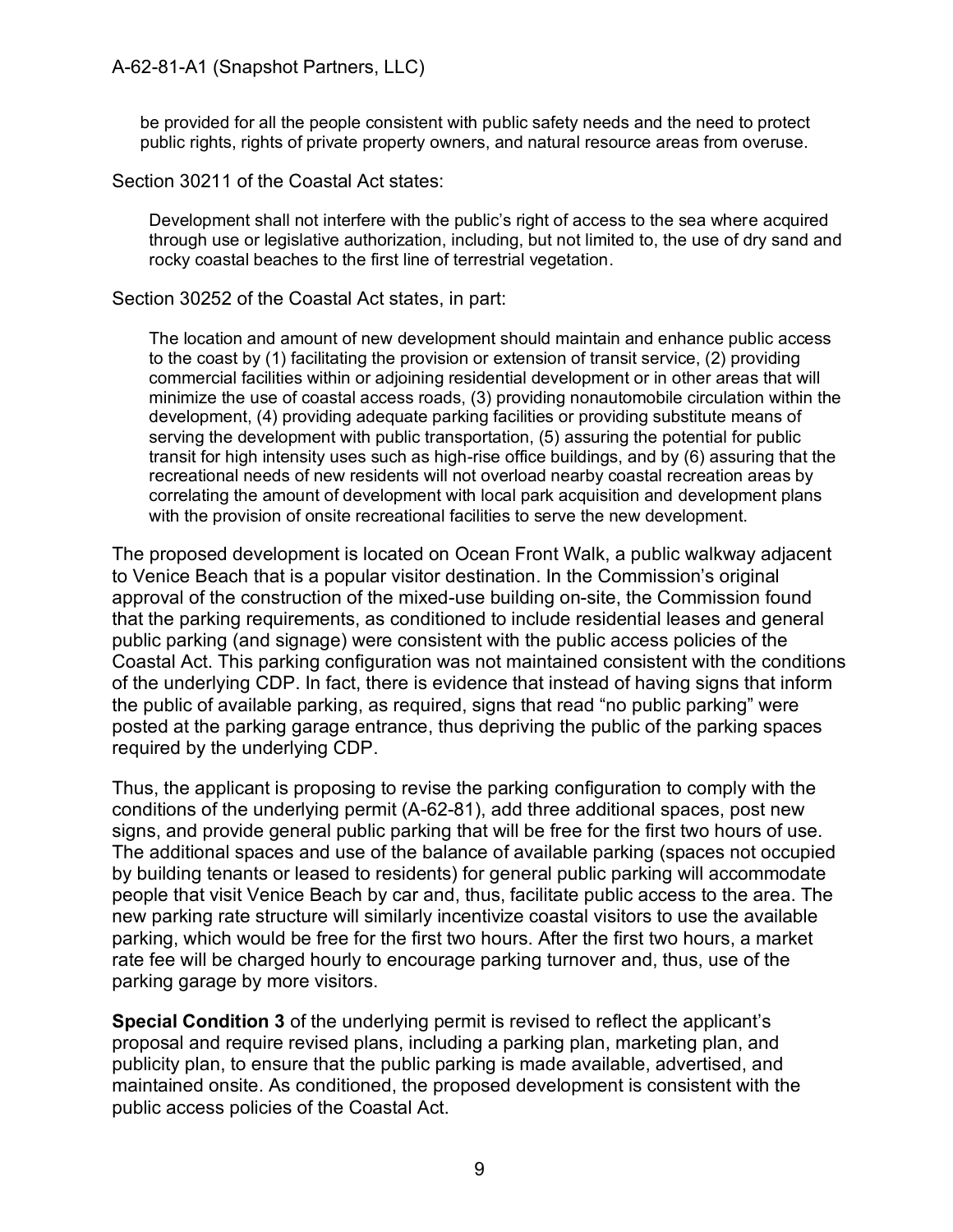## <span id="page-9-0"></span>**C. Visual Resources**

Section 30251 of the Coastal Act states, in part:

The scenic and visual qualities of coastal areas shall be considered and protected as a resource of public importance. Permitted development shall be sited and designed to protect views to and along the ocean and scenic coastal areas, to minimize the alteration of natural land forms, to be visually compatible with the character of the surrounding areas, and, where feasible, to restore and enhance visual quality in visually degraded areas…

#### Venice LUP Policy I.A.7 states, in part:

North Venice: Not to exceed 30 feet for buildings with flat roofs; or 35 feet for buildings utilizing a stepped back or varied roofline. The portion that exceeds 30 feet in height shall be set back from the required front yard one foot for every foot in height above 30 feet. Structures located along walk streets are limited to a maximum height of 28 feet.

#### Venice LUP Policy I.E.5 states, in part:

Where extensive renovation of and/or major addition to a structure is proposed and the affected structure is non-conforming..., the project must result in bringing the nonconforming structure into compliance with the current standards of the certified LCP…

Section 30251 of the Coastal Act requires development to be sited and designed to protect views to and along the ocean and in scenic coastal areas. As previously stated, the project site is located in a popular visitor destination. The current CDP amendment request is for the addition of a 5,355 square foot rooftop deck with 42 inch guardrails and associated roof access structures. The plans provided by the applicant with the subject CDP amendment application (A-62-81-A1) indicate that the existing building is approximately 33 to 39 feet in height with rooftop structures (roof access, skylight, and elevator equipment) that extend to a maximum total height of approximately 45 feet above grade.

The subject building is taller than the maximum height allowed pursuant to Policy I.A.7 of the Venice LUP, which serves as guidance. LUP Policy I.E.5 requires that extensive renovations and/or major additions to nonconforming structures trigger the requirement for the structure to come into compliance with the current certified LUP. The proposed physical renovations and rooftop additions are relatively minor, will not result in an increase in the nonconforming height above what exists currently, and, thus, do not trigger the need for the development to come into compliance with the Venice LUP.

The current building also appears to be taller than allowed by the CDP approved by the Commission in 1981, which authorized "a height ranging from 36 feet in the front to 38 feet in the rear" (A-62-81). There is some ambiguity on this point as the applicant, City of Los Angeles staff, and Commission staff were unable to locate the final approved plans to confirm the dimensions of the structure that were approved by Commission staff pursuant to the permit. However, Commission staff consulted with City of Los Angeles staff, who indicated that any difference in the approved and current building height could be attributed to different methods of height calculations used in 1981 versus 2019.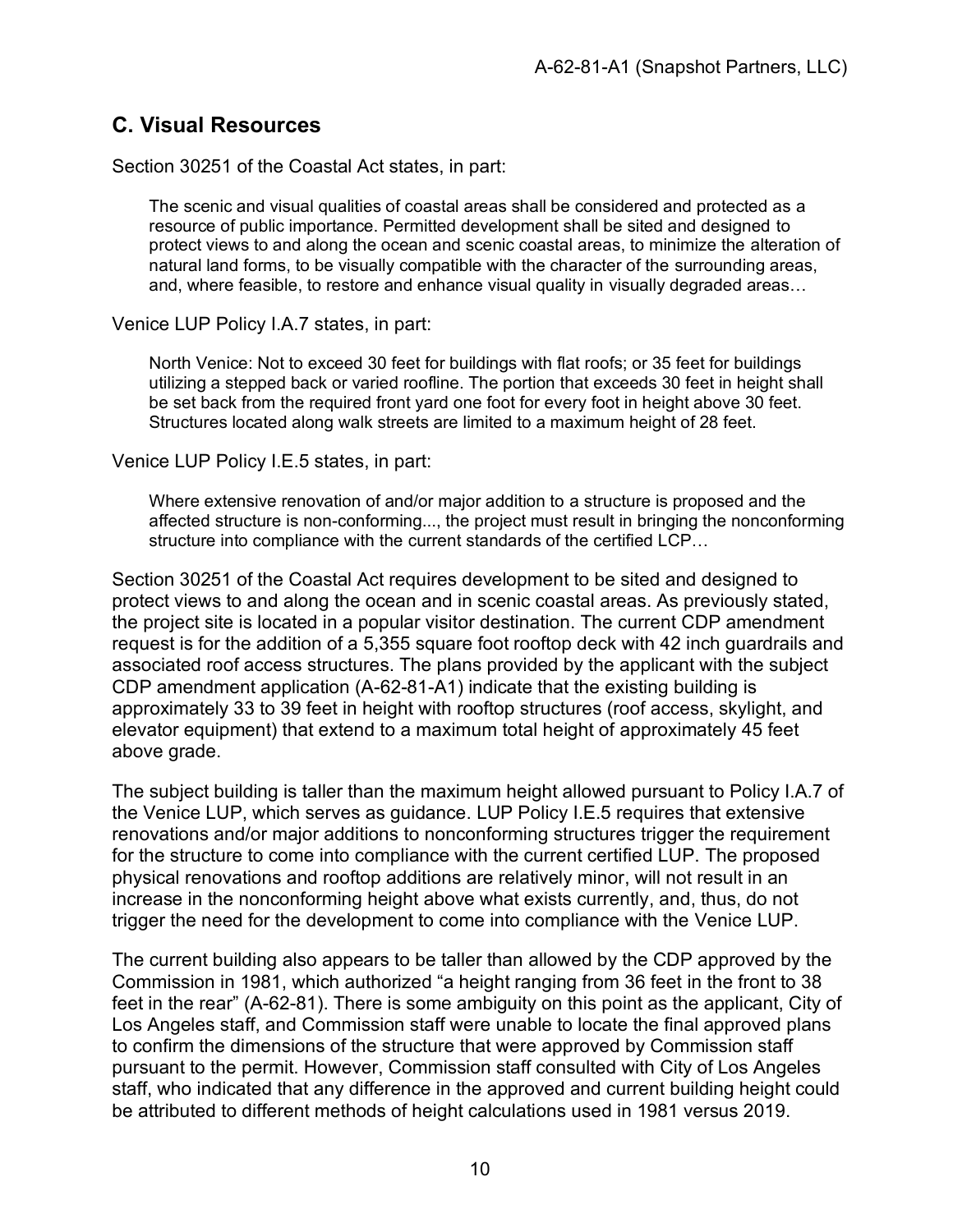In any case, the Commission's findings (**Appendix A**) regarding the original project's impacts on visual resources state:

"While the North Venice area is generally composed of smaller buildings, the subject parcel itself is surrounded by larger buildings…The project is [thus] smaller in scale than the surrounding buildings."

These statements remain true under existing conditions. The neighboring buildings on either side of the subject project site are approximately 40 and 50 feet high with rooftop structures extending approximately 10 feet above the building height. The proposed rooftop additions have a maximum height below that of the adjacent structures. Thus, there are no public views that will be impacted by the proposed development. Therefore, the proposed development is consistent with the visual resource policies of the Coastal Act.

## <span id="page-10-0"></span>**D. Coastal Act Violations**

Violations of the Coastal Act have occurred on the property, including, but not necessarily limited to, unpermitted placement of "No Public Parking" signage, failure to place required public parking signage on Breeze and Speedway, and failure to provide parking spaces to the general public, all of which occurred in violation of the underlying CDP.

Any non-exempt development activity conducted in the Coastal Zone without a valid coastal development permit, or which does not substantially conform to a previously issued permit, constitutes a violation of the Coastal Act.

With regard to unpermitted placement of the "No Public Parking" signs, staff reviewed photographs of the project site ranging from July 2011 to November 2017 that presented evidence that unpermitted signs reading "No Public Parking" were placed at the entrance of the parking garage on Breeze Avenue, which is a violation of Special Condition 3.a.iv, which specifically requires the permittee to post signs that inform the public of the availability of public parking in conspicuous locations.

Consideration of the permit application by the Commission has been based solely on the consistency of the proposed development with the policies of Chapter 3 of the Coastal Act and the original permit. Upon issuance of the CDP as recommended by staff, subsequent performance of the work authorized by the permit in compliance with all of the terms and conditions of this permit will result in resolution of the violations described herein going forward.

Consideration of the permit application by the Commission has been based solely on consistency of the proposed development with the policies of Chapter 3 of the Coastal Act. Approval of this application pursuant to the staff recommendation, issuance of the permit, and the applicant's subsequent compliance with all terms and conditions of the permit will result in resolution of the above described violations. Approval of this permit is possible only because of the conditions included herein, and the applicant's presumed subsequent compliance with said conditions, and failure to comply with these conditions in conjunction with the exercise of this permit would also constitute a violation of this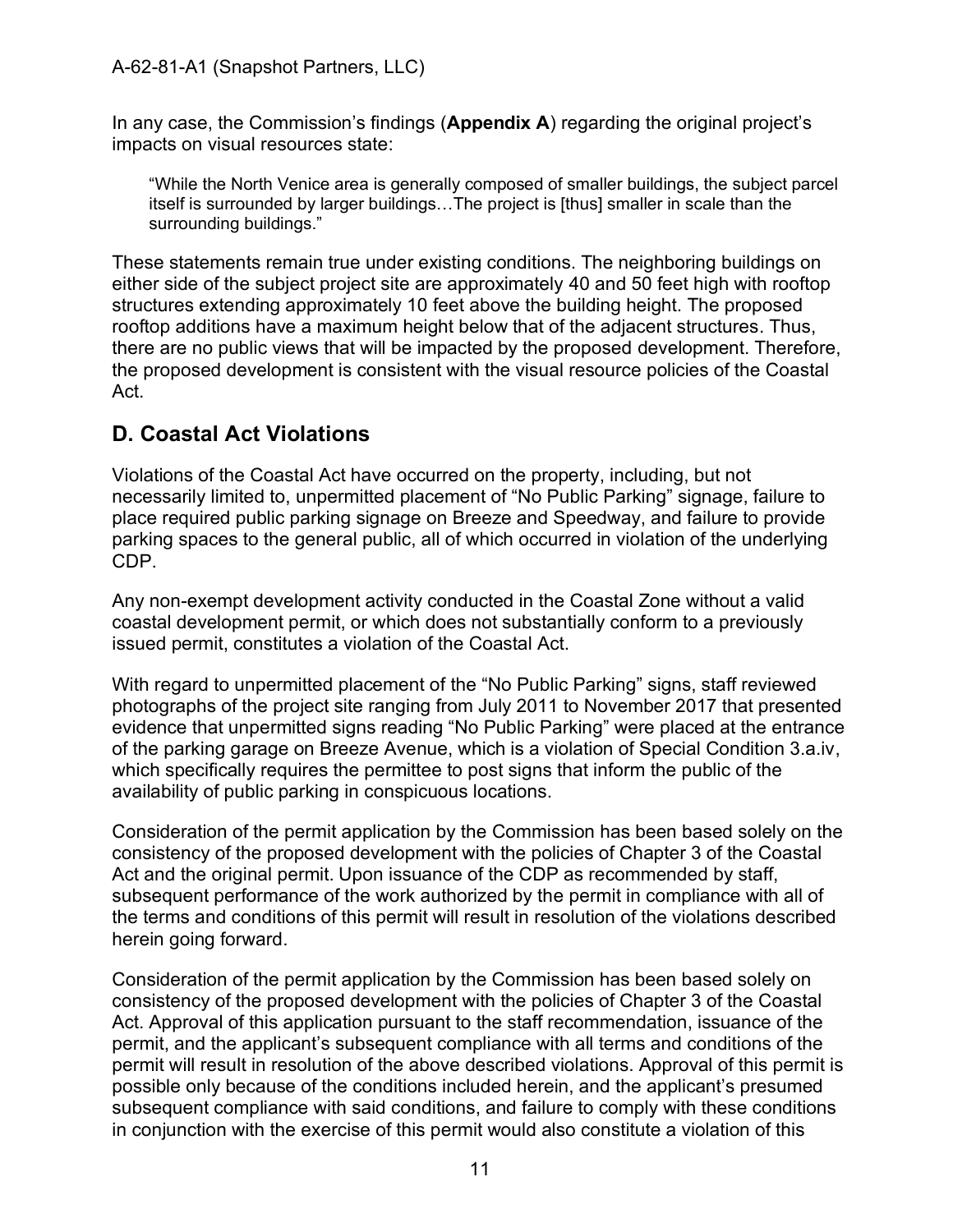permit and of the Coastal Act. Accordingly, the applicant remains subject to enforcement action just as it was prior to this permit approval for engaging in unpermitted development, unless and until the conditions of approval included in this permit are satisfied.

## <span id="page-11-0"></span>**E. Local Coastal Program**

The Coastal Act requires that the Commission consider the effect on a local coastal program when it approves a project. Section 30604(a) of the Coastal Act provides that the Commission shall issue a coastal development permit only if the project will not prejudice the ability of the local government having jurisdiction to prepare a Local Coastal Program (LCP) which conforms with Chapter 3 policies of the Coastal Act:

Section 30604 (a) of the Coastal Act states:

Prior to certification of the Local Coastal Program, a Coastal Development Permit shall be issued if the issuing agency, or the Commission on appeal, finds that the proposed development is in conformity with the provisions of Chapter 3 (commencing with Section 30200) of this division and that the permitted development will not prejudice the ability of the local government to prepare a local coastal program that is in conformity with the provisions of Chapter 3 (commencing with Section 30200).

Prior to certification of the Local Coastal Program, a Coastal Development Permit shall be issued if the issuing agency, or the Commission on appeal, finds that the proposed development is in conformity with the provisions of Chapter 3 (commencing with Section 30200) of this division and that the permitted development will not prejudice the ability of the local government to prepare a local coastal program that is in conformity with the provisions of Chapter 3 (commencing with Section 30200). The City of Los Angeles does not have a certified Local Coastal Program for the Venice area. The City of Los Angeles Land Use Plan (LUP) for Venice was effectively certified on June 14, 2001. The Commission's standard of review for the proposed development is the Chapter 3 policies of the Coastal Act. The certified Venice LUP is advisory in nature and may provide guidance.

The existing structure, approved prior to the certification of the Venice LUP, does not conform to the maximum building height for development in the North Venice subarea under the certified LUP; however, the proposed rooftop development will not result in an increase in the nonconforming height (above what exists onsite currently), and thus, will not prejudice the ability of the local government to prepare an LCP that is in conformity with the provisions of Chapter 3 of the Coastal Act.

## <span id="page-11-1"></span>**F. California Environmental Quality Act**

Section 13096 of the California Code of Regulations requires Commission approval of a coastal development permit application to be supported by a finding showing the application, as conditioned by any conditions of approval, to be consistent with any applicable requirements of the California Environmental Quality Act (CEQA). Section 21080.5(d)(2)(A) of CEQA prohibits a proposed development from being approved if there are feasible alternatives or feasible mitigation measures available which would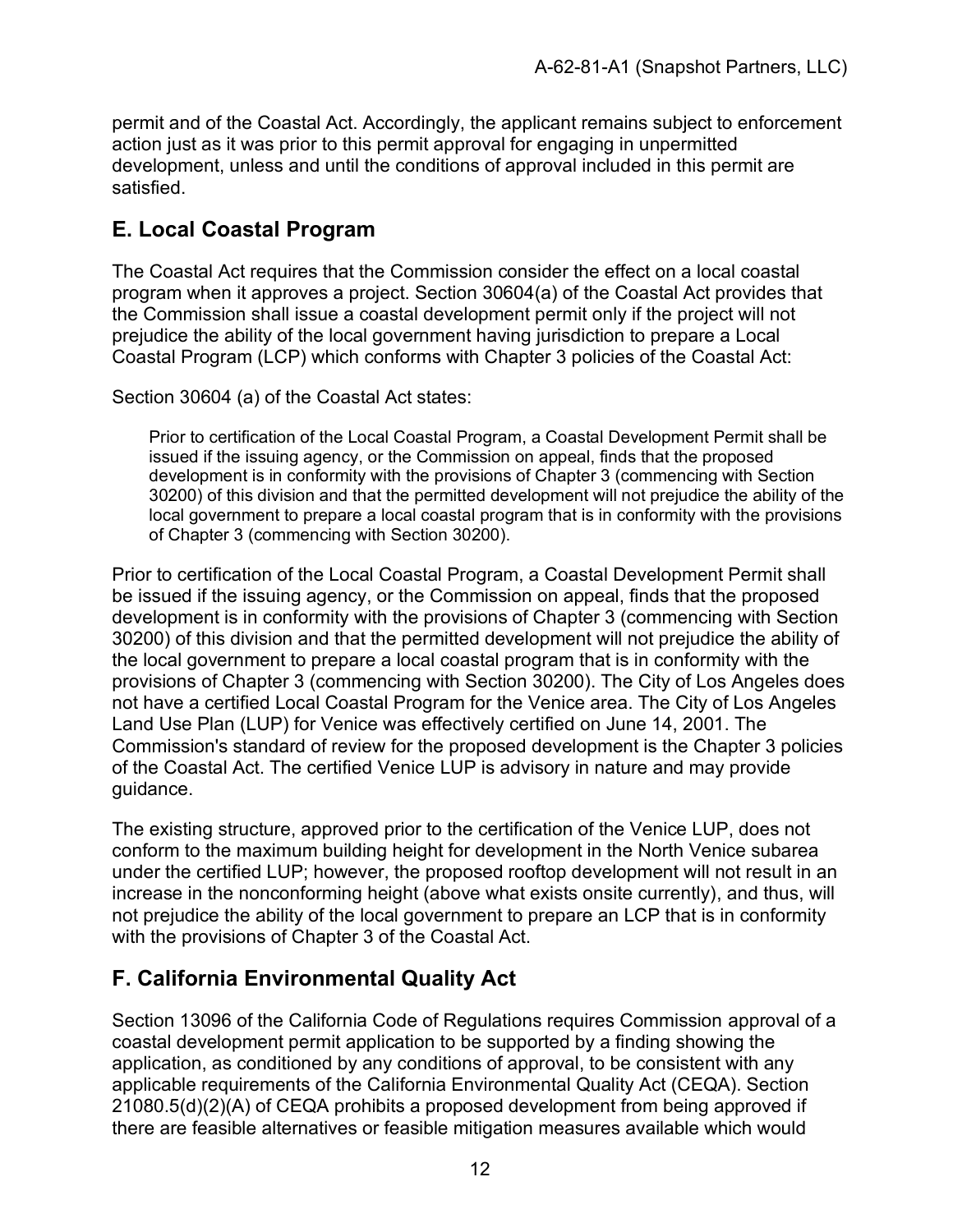A-62-81-A1 (Snapshot Partners, LLC)

substantially lessen any significant adverse effect which the activity may have on the environment.

In this case, the City of Los Angeles is the lead agency and the Commission is the responsible agency for the purposes of CEQA. As conditioned, there are no feasible alternatives or additional feasible mitigation measures available that would substantially lessen any significant adverse effect that the activity may have on the environment. Therefore, the Commission finds that the proposed project, as conditioned to mitigate potential impacts, is the least environmentally damaging feasible alternative and can be found consistent with the requirements of the Coastal Act to conform to CEQA.

#### **Appendix A: Substantive File Documents**

Revised Findings for CDP Application/Appeal No. A-62-81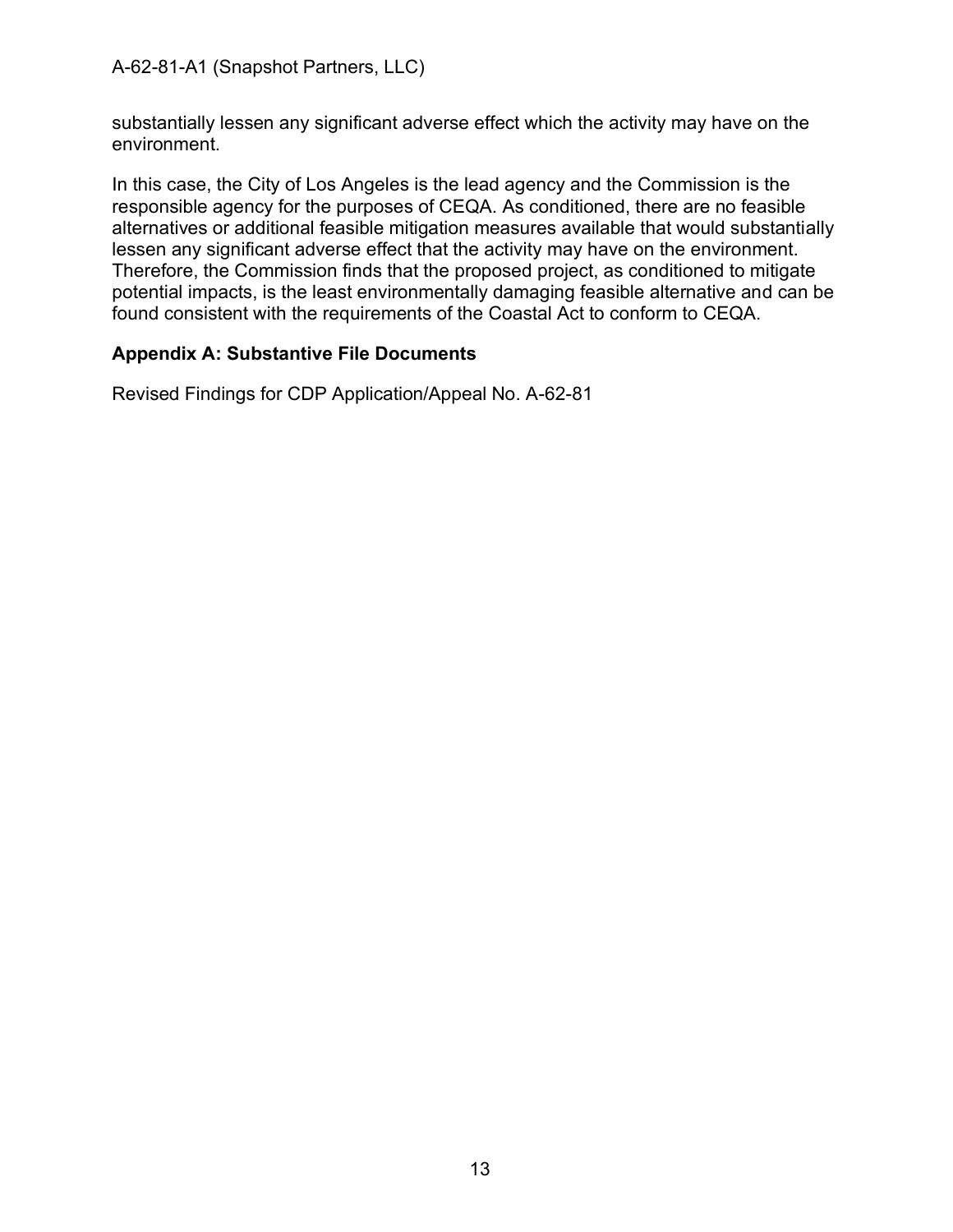**APPENDIX B –** Standard and Special Conditions pursuant to CDP No. A-62-81 through CDP Amendment No. A-62-81-A1

**NOTE**: Appendix B, attached, includes all standard and special conditions that apply to this permit, as approved by the Commission in its original action and modified and/or supplemented by CDP Amendment No. A-62-81-A1. This will result in one set of adopted special conditions.

## **I. STANDARD CONDITIONS**

This permit is granted subject to the following standard conditions:

- 1. Notice of Receipt and Acknowledgment. The permit amendment A-62-81-A1 is not valid and development authorized by permit amendment A-62-81-A1 shall not commence until a copy of the permit amendment, signed by the applicant or authorized agent, acknowledging receipt of the permit and acceptance of the terms and conditions, is returned to the Commission office.
- 2. Expiration. If development has not commenced, the permit amendment A-62-81-A1 will expire two years from the date on which the Commission voted on the permit amendment application. Development shall be pursued in a diligent manner and completed in a reasonable period of time. Application for extension of the permit must be made prior to the expiration date.
- 3. Compliance. All development must occur in strict compliance with the proposal as set forth in the application for the permit, as modified by the application for the permit amendment, subject to any special conditions set forth below. Any deviation from the approved plans must be reviewed and approved by the staff and may require Commission approval.
- 4. Interpretation. Any questions of intent of interpretation of any condition will be resolved by the Executive Director or the Commission.
- 5. Inspections. The Commission staff shall be allowed to inspect the site and the development during construction, subject to 24-hour advance notice.
- 6. Assignment. The permit may be assigned to any qualified person, provided assignee files with the Commission an affidavit accepting all terms and conditions of the permit.
- 7. Terms and Conditions Run with the Land. These terms and conditions shall be perpetual, and it is the intention of the Commission and the permittee to bind all future owners and possessors of the subject property to the terms and conditions.

## **II. SPECIAL CONDITIONS**

1. Redesign. Prior to issuance of the permit, the applicant shall submit to the Executive Director for approval detailed construction for the project approved in this permit. These plans must strictly conform to the building generally depicted in Exhibit 4 and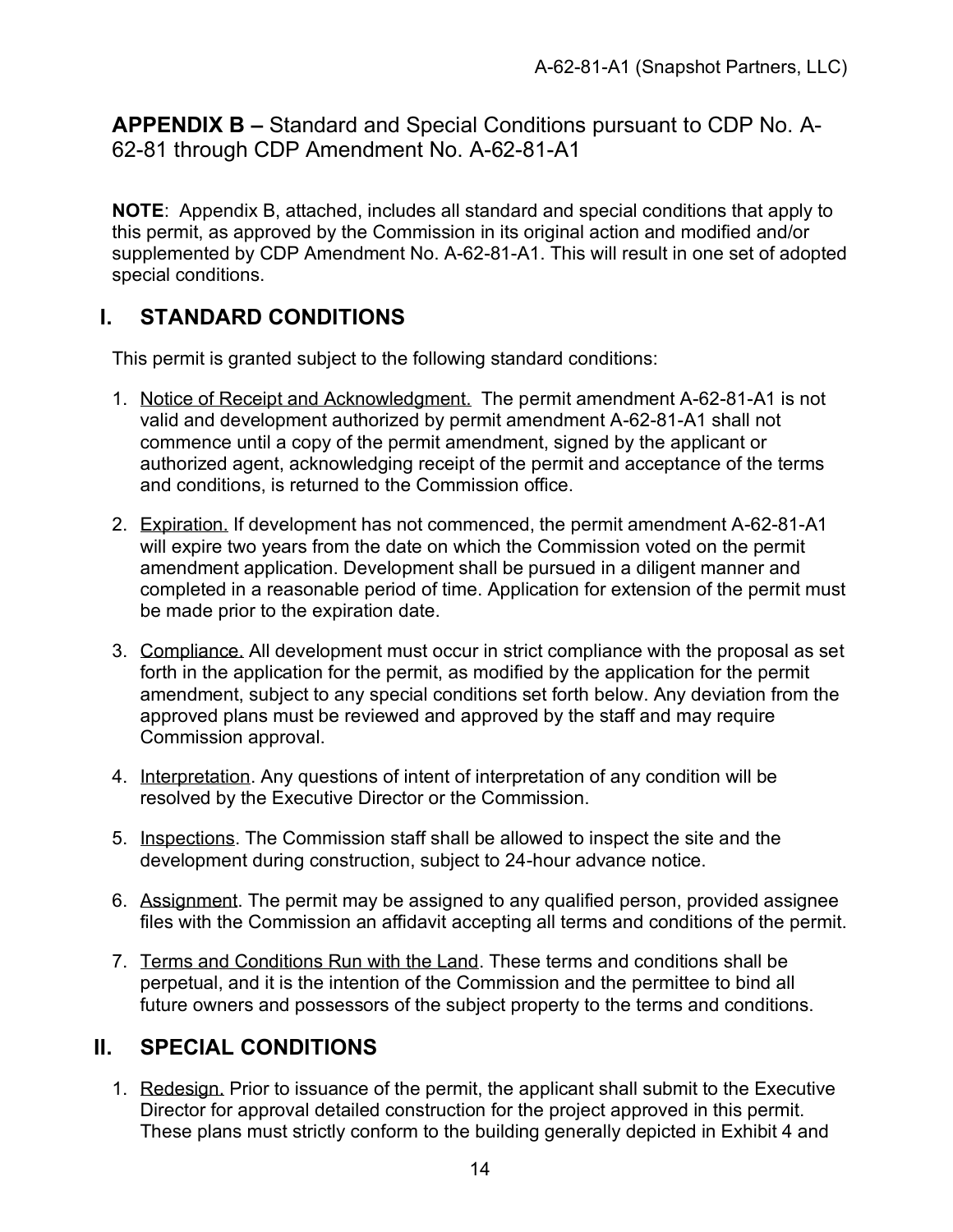specifically referenced as the Alternative Building submitted by the Applicant on May 4, 1981, as filed in the Commission office. These plans shall be approved by the City of Los Angeles.

- 2. Encroachment onto Ocean Front Walk. Prior to the issuance of the permit, the applicant shall agree in writing, said agreement subject to review and approval by the Executive Director of the Commission, that no tables, signs or other proprietary and private objects or uses will be placed on Ocean Front Walk.
- 3. Parking. Prior to issuance of the permit amendment, the applicant shall submit to the Executive Director for approval a revised detailed parking plan, approved by the City of Los Angeles, that conforms to the plans submitted to the Commission on January 14, 2020 and attached as Exhibit 2, except that the revised parking plan shall provide the following:
	- a. 99 parking spaces as follows:
		- i. 51 spaces (upper level) shall be provided on the subject parcel for use by building patrons and the general public. From June 1st to October 1st (weekends and holidays only) an additional 10 parking spaces will be provided by attendant parking. From June 1st to October 1st (weekends and holidays only) not less than 14 of the 51 spaces will be available for rent to the general public. These parking spaces shall be free to the general public for the first two hours; an hourly rate less than or equal to the rates charged by the Los Angeles County Department of Beaches of Harbors at the public beach parking lots in Venice may be charged for each hour after the first two.
		- ii. 48 spaces (lower level) shall be provided; a maximum of 41 of these spaces shall be provided on a lease-basis to residents of the North Venice area. No more than 2 spaces may be leased to any one person. These parking spaces shall be offered to lease at a monthly rate less than or equal to fair market value at comparable parking locations in Venice.
		- iii. The balance of the 99 parking spaces, including the balance of the 41 parking spaces not being leased by residents, shall be made available on a daily basis for tenants of the building and the general public.
		- iv. The applicants shall agree to post signs, consistent with the approved Signage Plan, that inform the public of the availability of such parking and of the parking rates in conspicuous locations, including both on the sides of the structures fronting on Speedway and Breeze Avenues.
	- b. Hourly parking rates less than or equal to fair market value at comparable parking locations in Venice with the first two hours being free.
	- c. A Marketing and Publicity Plan for both the general parking and the long term lease parking that shall: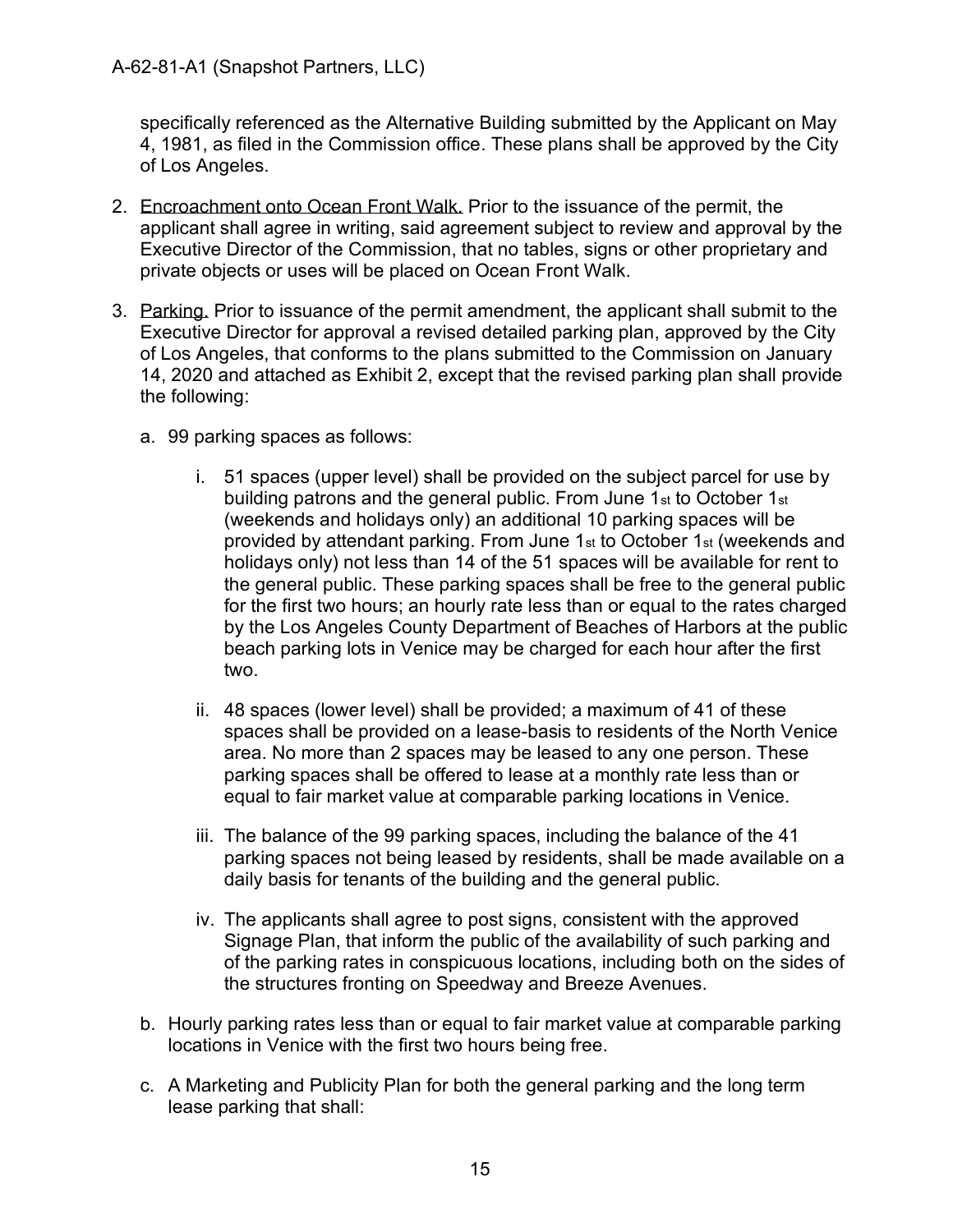- i. Include copies of all marketing and publicity materials already disseminated or proposed to be disseminated.
- ii. Specify any proposed locations of posted or disseminated marketing materials.
- iii. Include a timeline for dissemination of marketing and publicity materials.
- d. A Signage Plan, consistent with the Special Conditions of the permit amendment A-62-81-A1, that shall:
	- i. Inform the public of the availability of general public parking and of the parking rates.
	- ii. Inform the public of the availability of leased residential parking spaces and provide information relating to the process of acquiring such a lease.
	- iii. Detail the dimensions, material(s), text, and font of each sign and/or stencil.
	- iv. Include a site plan that shows the locations of the signs, which shall be in conspicuous locations, including, but not limited to, the sides of the structures fronting on Speedway and Breeze Avenues and the parking lot entrances.
- e. A Parking Monitoring Program that identifies methods for monitoring the use of the parking spaces by leaseholders, tenants, and the general public. The parking monitoring program shall be submitted to the Executive Director for review and approval.

One year following the Commission's approval of this CDP, and every year thereafter, the applicant shall submit annual monitoring reports that assess whether the parking is in conformance with the Special Conditions of permit amendment A-62-81-A1. If the parking monitoring report indicates the parking is not in conformance with the requirements approved pursuant to this permit amendment, the applicant, or successors in interest, shall submit a revised or supplemental parking plan for the review and approval of the Executive Director that shall specify measures to remediate those portions of the original plan that have failed or are not in conformance with the original approved plan. After five years, the one-year monitoring period may be extended to five years upon written approval of the Executive Director. The Executive Director may grant such approval if each of the previous audits revealed compliance with the conditions in the auditor's opinion, if confirmed by the Executive Director.

f. The required Parking Plan shall be implemented at all times consistent with the above-stated requirements and limitations. Any proposed change to the required Parking Plan shall be submitted to the Executive Director to determine whether an amendment to this permit is necessary pursuant to the requirements of the Coastal Act and the California Code of Regulations.